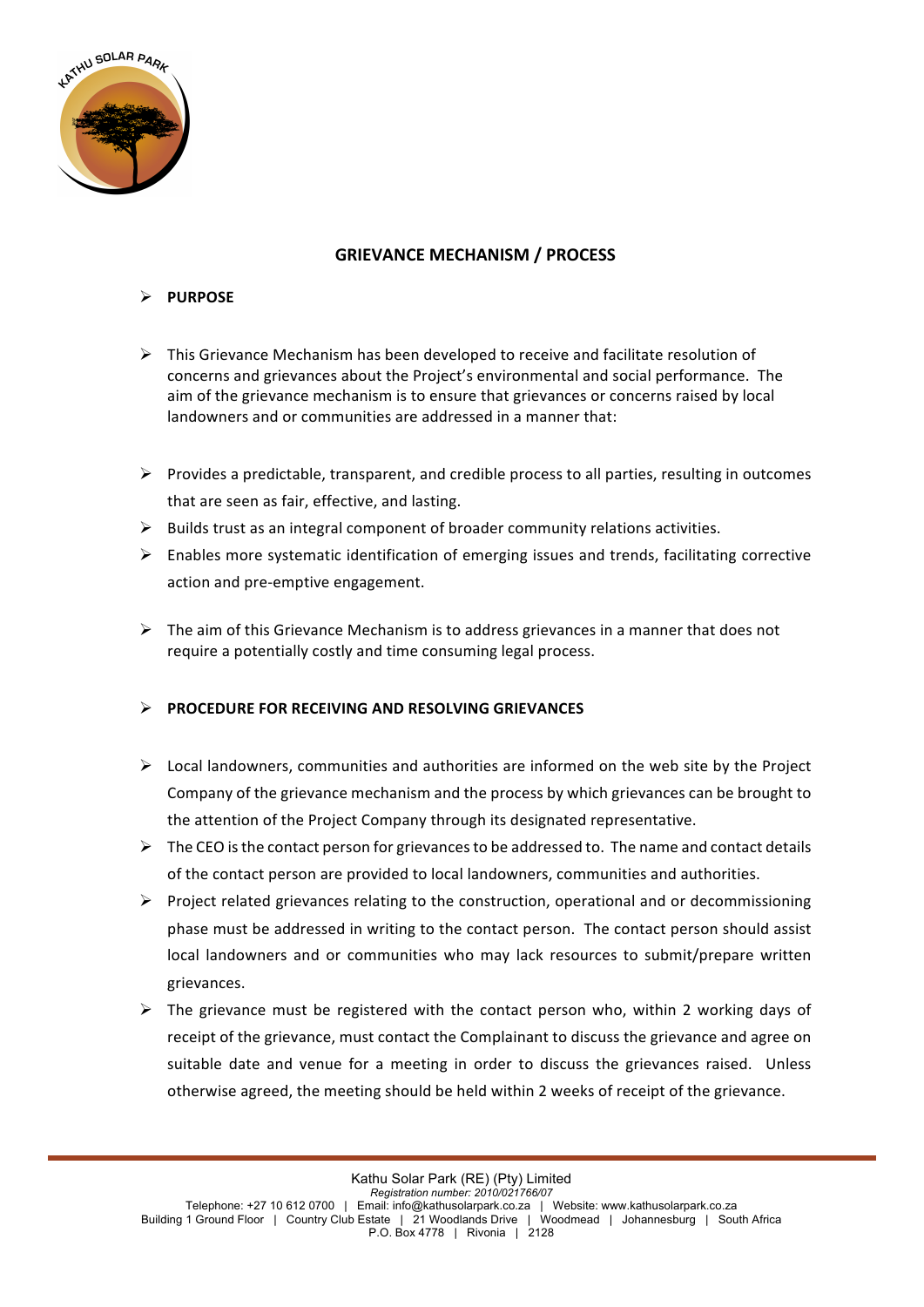- $\triangleright$  The contact person must draft a letter to be sent to the Complainant acknowledging receipt of the grievance, the name and contact details of Complainant, the nature of the grievance, the date that the grievance was raised, and the date and venue for the meeting (once agreed).
- $\triangleright$  Prior to the meeting being held the contact person must contact the Complainant to discuss and agree on the parties who should attend the meeting. The people who will be required to attend the meeting will depend on the nature of the grievance. While the Complainant and or proponent are entitled to invite their legal representatives to attend the meeting/s, it should be made clear that to all the parties involved in the process that the grievance mechanism process is not a legal process. It is therefore recommended that the involvement of legal representatives be limited.
- $\triangleright$  The meeting should be chaired by the company representative appointed to address grievances. The Project Company must provide a person to take minutes of and record the meeting/s. Any costs associated with hiring venues must be covered by the Project Company.
- $\triangleright$  Draft copies of the minutes must be made available to the Complainant and the proponent within 4 working days of the meeting being held. Unless otherwise agreed, comments on the Draft Minutes must be forwarded to the company representative appointed to manage the grievance mechanism within 4 working days of receipt of the draft minutes.
- $\triangleright$  In the event of the grievance being resolved to the satisfaction of all the parties concerned, the outcome must be recorded and signed off by the relevant parties. The record should provide details of the date of the meeting/s, the names of the people that attended the meeting/s, the outcome of the meeting/s, and where relevant, the measures identified to address the grievance, the party responsible for implementing the required measures, and the agreed upon timeframes for the measures to be implemented.
- $\triangleright$  In the event of a dispute between the Complainant and the proponent regarding the grievance, the option of appointing an independent mediator to assist with resolving the issue should be discussed. The record of the meeting/s must note that a dispute has arisen and that the grievance has not been resolved to the satisfaction of all the parties concerned.
- $\triangleright$  In the event that the parties agree to appoint a mediator, the Project Company will be required to identify three (3) mediators and forward the names and CVs to the Complainant within 2 weeks of the dispute being declared. The Complainant, in consultation with the Project Company, must identify the preferred mediator and agree on a date for the next meeting. The cost of the mediator must be borne by the Project Company. The Project Company must provide a person to take minutes of and record the meeting/s.
- $\triangleright$  In the event of the grievance, with the assistance of the mediator, being resolved to the satisfaction of all the parties concerned, the outcome must be recorded and signed off by the relevant parties, including the mediator.
- $\triangleright$  The record should provide details on the date of the meeting/s, the names of the people that attended the meeting/s, the outcome of the meeting/s, and where relevant, the measures